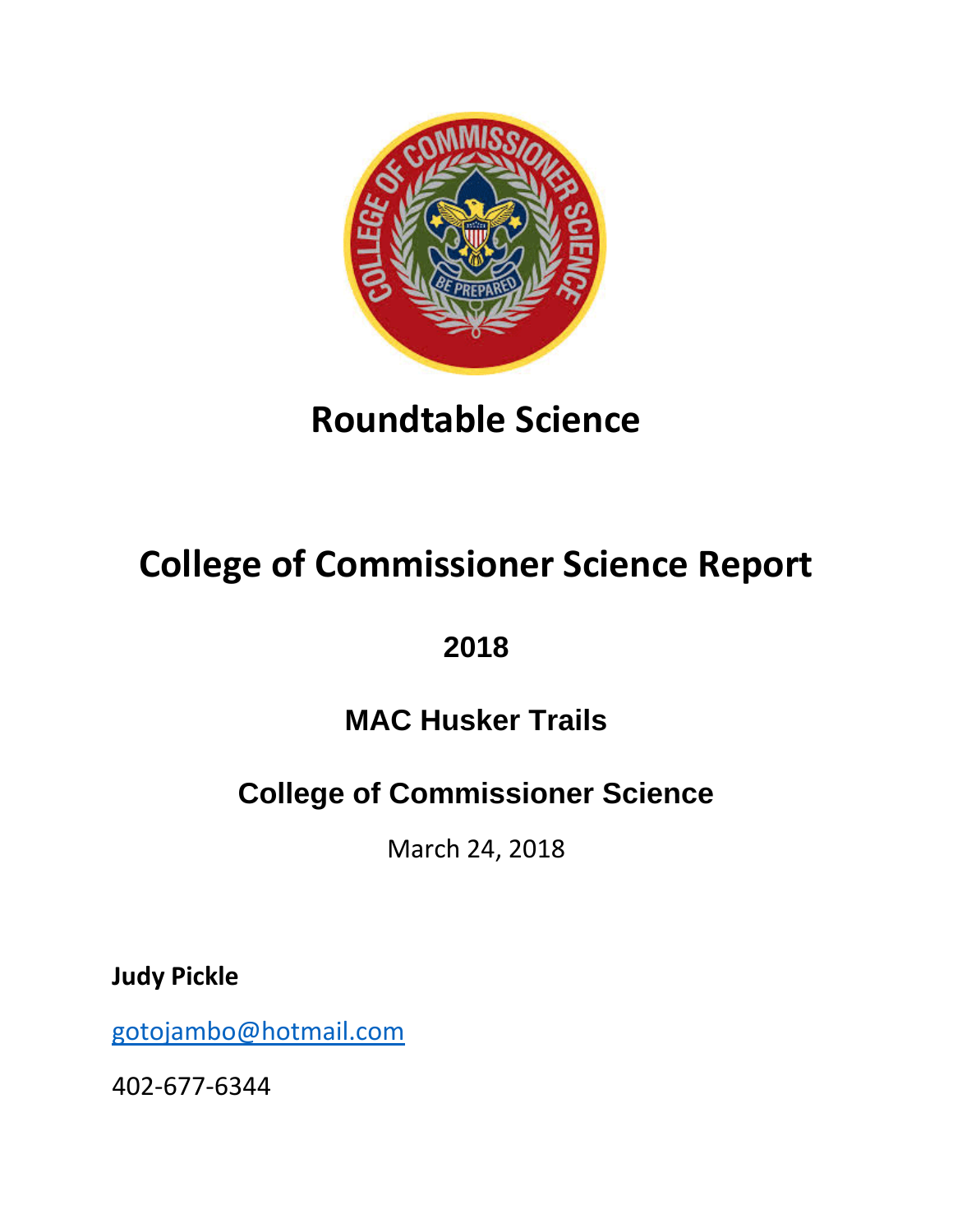#### **Steps**

- 1. Cub Scout Roundtable Dean.
- 2. What Training to Provide.
- 3. Staying Connected.
- 5. Building a team.
- 6. Sharing information.
- 7. Training Day.
- 8. Planning.
- 9. More than the basics.
- 10. Technology.
- 11. Stand Up and Volunteer.
- 12. Staff Support.
- 13. Location.
- 14. Linking presentations.
- 15. Uniforms.
- 16. Recruiting Roundtable Team Members.
- 17. Lunch is more than food.
- 18. Attending.
- 19. What we don't know.
- 20. Roundtable Commissioners.
- 21. Results.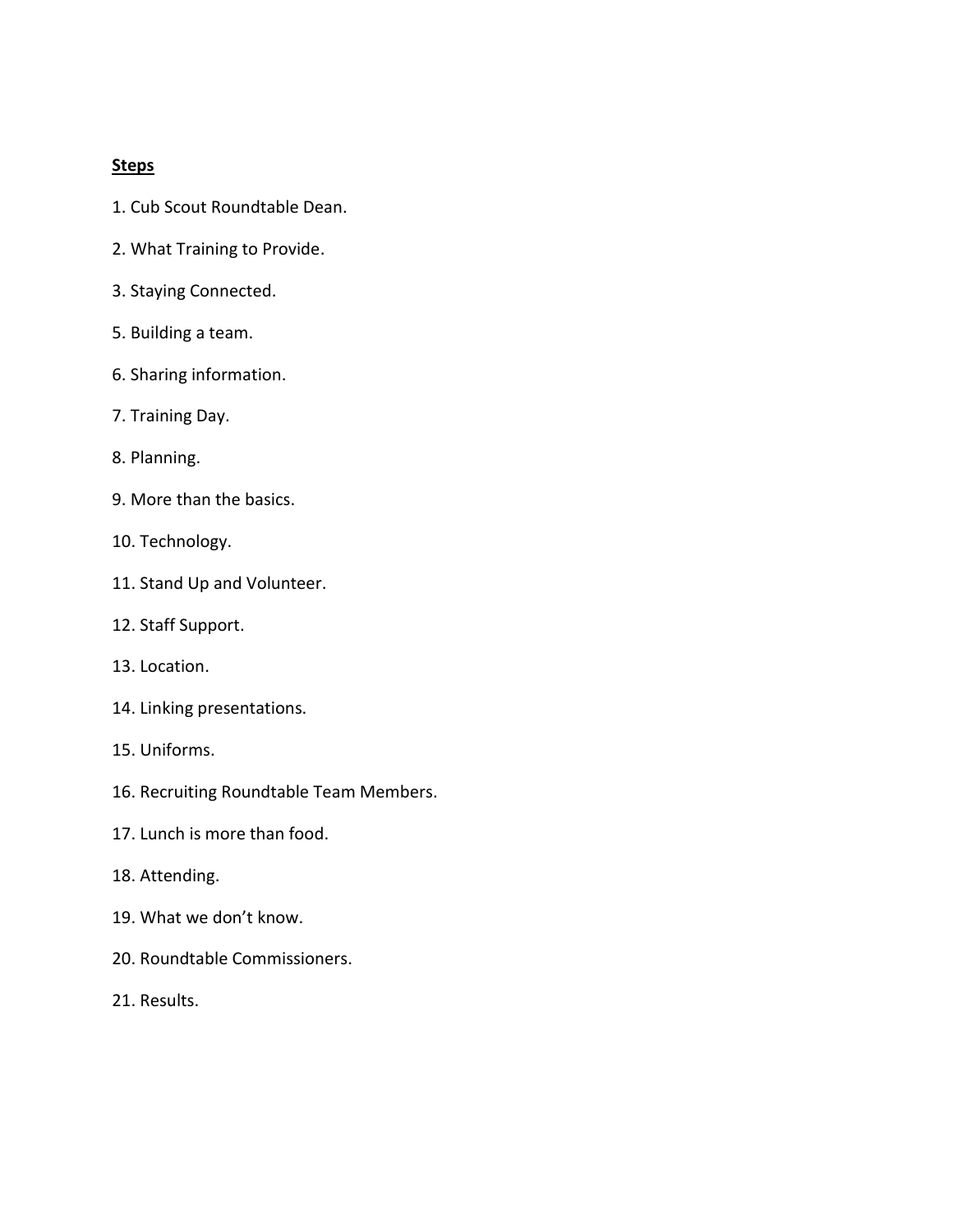#### **Cub Scout Roundtable Dean.**

Ricky Holbert recruited me to be a Co-Dean for College of Commissioner Science Roundtable with Bill Pickle. I am a member of the Roundtable team in Wagon Wheel, Mid-America Council. Bill is a member of the Boy Scout Roundtable in Wagon Wheel, Mid-America.

Together our experiences provide insight to the needs of both Cub Scout and Boy Scout Roundtable. The Roundtable teams from Boy Scout and Cub Scout share a monthly Roundtable planning session and a review immediately after Roundtable.

The first meeting was face to face at the Lincoln Council building. The complete list of sessions for the Bachelor of Science Roundtable went with us. This list came from the National Syllabus, found online and available for download.

If registration could be opened 6 months out to pay and sign up for the day then let them pick classes closer to time. Then we are the "event" on their calendar.

#### **What Training to Provide.**

I researched on line as many Colleges of Commissioner Sciences being held throughout the United States for their listing of the class offerings. We felt I was important to teach the entire listing of classes if possible during the event and in order. Each class builds on the previous class making a clear picture in the minds of Roundtable teams, the way to a better Roundtable for participants. . The sessions are the new model from National BSA. We were planning to teach these if approved by the College of Commissioner Science President.

As we reviewed each presentation, before the first Dean's meeting in Lincoln, we had a clear understanding what each class presentations was about which made the job as Dean(s) much easier, in forum and staff recruiting.

A many of planning for sessions for the Bachelors Science and Masters classes were made that day. There was an opening for the Dean of Bachelor of Science to be recruited.

The last class of the day was an elective that was shared games for Cub and Boy Scout Leaders. The ideas covered are examples that Roundtable staff can train where Roundtable attendees who are not watching a council/district presentation. Not every member of a unit might want to sit through JTE or IIC.

While planning for this event, I based my vision on that, successful Roundtable training is getting participants back by a fun, informational & cheerful training. I shopped for fun foods and give away items based on the classes being taught. Those giveaway items were brought for each presenter as an option to hand out during their presentations.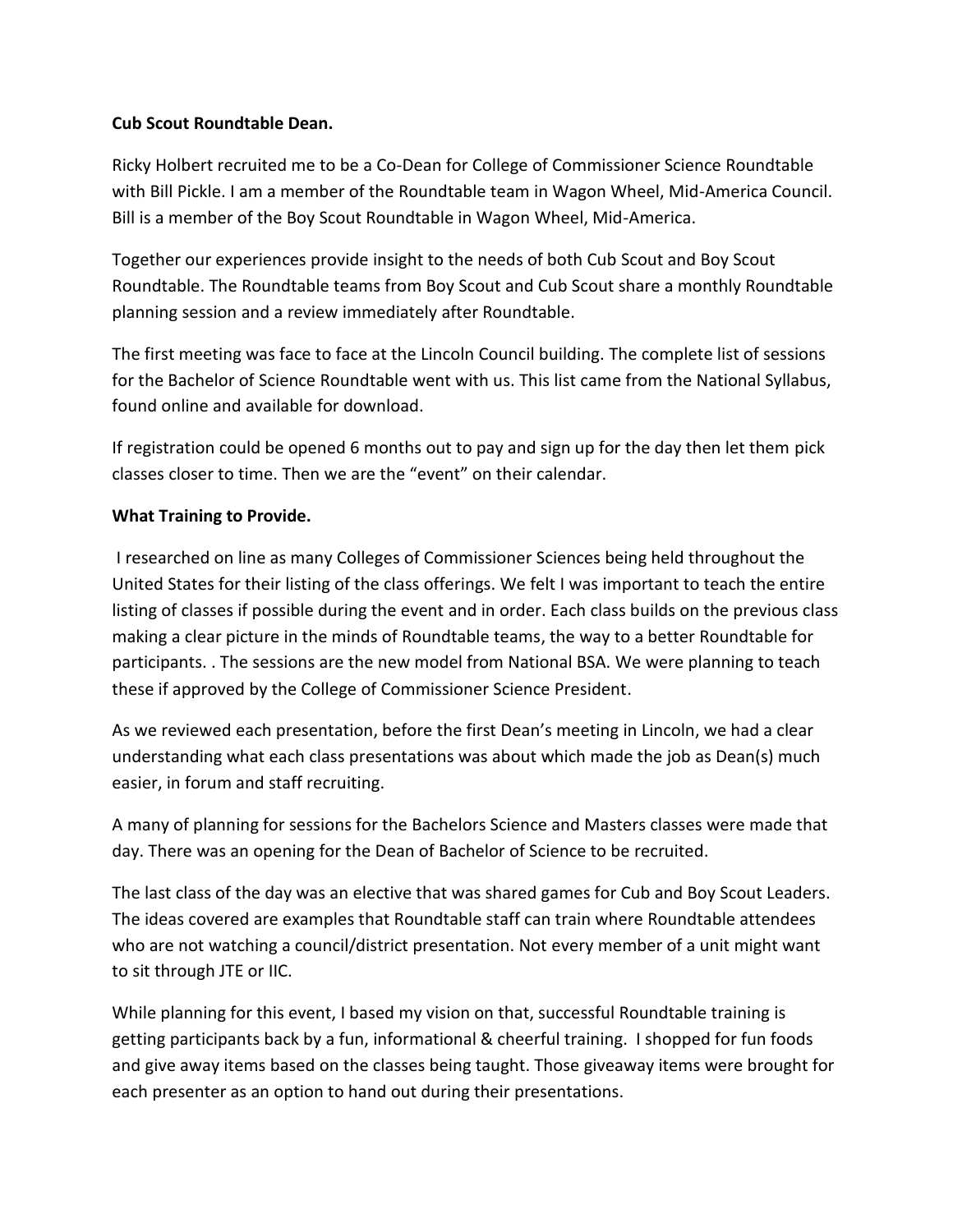#### **Staying Connected.**

Monthly conference calls, with as many attendees as were available. We made repeated requests during the conference calls for help recruiting staff from all three councils to teach classes for Roundtable during the event. In retrospect we should have contacted the councils directly to connect with the Council Commissioner at Overland Trails and Cornhusker Councils for the names and contact information of their Roundtable Team Members. The Council Commissioner could have accessed that information from their Registrar. Conference calls, at times, are less effective than face to face meetings. It was difficult to know which person is suggesting an idea, who has the information or is getting the information that is needed.

Without the contact information from other councils, Bill was only able to email MAC commissioners over three different dates inviting Mid-America Roundtable team members to participate in the college. If we could have email directly the class list offering there might have been more Roundtable team members attending.

#### **Building a team.**

We enjoyed having Bob Jacober and Ricky Holbert available as mentors. The CCS President repeatedly commented that she was learning also, there was someone with experience to go connect with.

We attempted to recruit from every council a diversity of presenters. We also encouraged presenters to recruit a co-trainer. Bringing in a second person to help train, increases the number of people completing this training and provides the trainer with support and energizes their presentation.

While recruiting our team, we explained as in all training : You should know your material well, make it fun and relatable and enjoy the day. The name of College of Commissioner Science seems to intimidate potential staff and participants alike. The Mid-America Council registration online that stated you must be approved by the council, may have prevented leaders interested in the training and becoming commissioners from registering and attending.

#### **Sharing information.**

Too often paper work given is set aside and never reviewed. We shopped for flash drives on sale to keep cost low. A flash drive, you are more likely to reuse and hopefully will discover and review the information from the training. We were able to give every participant and staff member the Power Point presentations, Ceremonies for Den and Packs, Gathering Ice Breaker Games, and Mid-America Big Book of Scout Worship.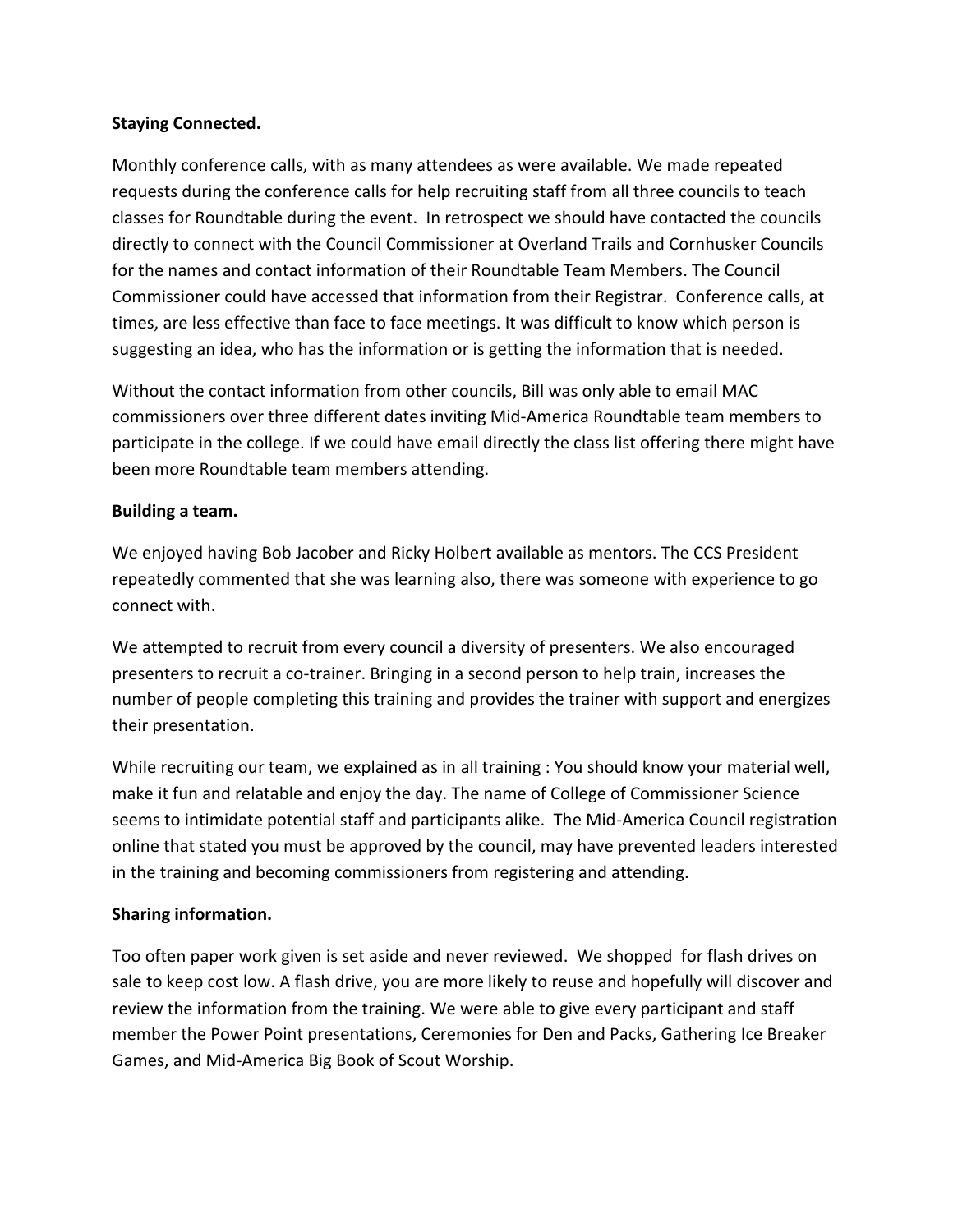#### **Training Day.**

When we arrive the doors were still locked. Lucky, Bob Jacober had the security phone #402-557-5000 for Bellevue University and we were able to get in an set up before the event started.

The first presentation was "Roundtable in Commissioner Service", so out came the yellow plastic construction hats. A simple card stating "Building trained leaders to change the world." there was an initial reluctance to put them on but it soon dissolved into laughter for both staff and participants

A participant mentioned to the group, "Look, everyone will know we are a team." Much of what we "say" to others, it is difficult to recall later. But hand them a candy or a toy and link that thought and they will be able to recall the "building a better leader" every time they see the little plastic hat. Giveaways or games reinforce a teaching moment.

Putting on the hats broke the ice between everyone. On some the hat was too small and sat way on top of their head and another it was low over their ears. We could all laugh together and relax!

Jody Kirby was the first presentation, explaining she had a bad knee and sat to present. An excellent example of reminding participants that we come in many shapes and abilities and everyone can participate and do our part.

Discussion of Wagon Wheels use of a Pack Doodle modeling a Den Doodle was warmly accepted. A picture of the doodle and what the beads represent will be emailed out to participants. At Wagon Wheel Roundtable, we have people who will stay late to be sure to get their Pack beads on their string. Each year they start over fresh and take back their string of earned beads to "brag" to their unit how well they have done. The Pack Doodle is also used as a gathering time activity.

During the presentation on "Using the Roundtable Program Guides" the Jeopardy style game isn't easy for participants to answer questions so small candy bars ramp up the interest in trying. You are rewarded for participating, not for getting the correct answer. Don Blair recruited Stacy Shenk to keep "score". Embarrassment is gone! Points were freely given and we found that competing teams began to share answers with the team on point. The game didn't reference just the Roundtable Planning Guides, it also referenced the Commissioner Notebook, Program Features for Troops and the Venturing Monthly Forum Book. Reminder, you don't need to know the answer, you just need to know how to use your resources: other scouters, the internet and scouting literature. Roundtable teams should have reference materials available for use at training.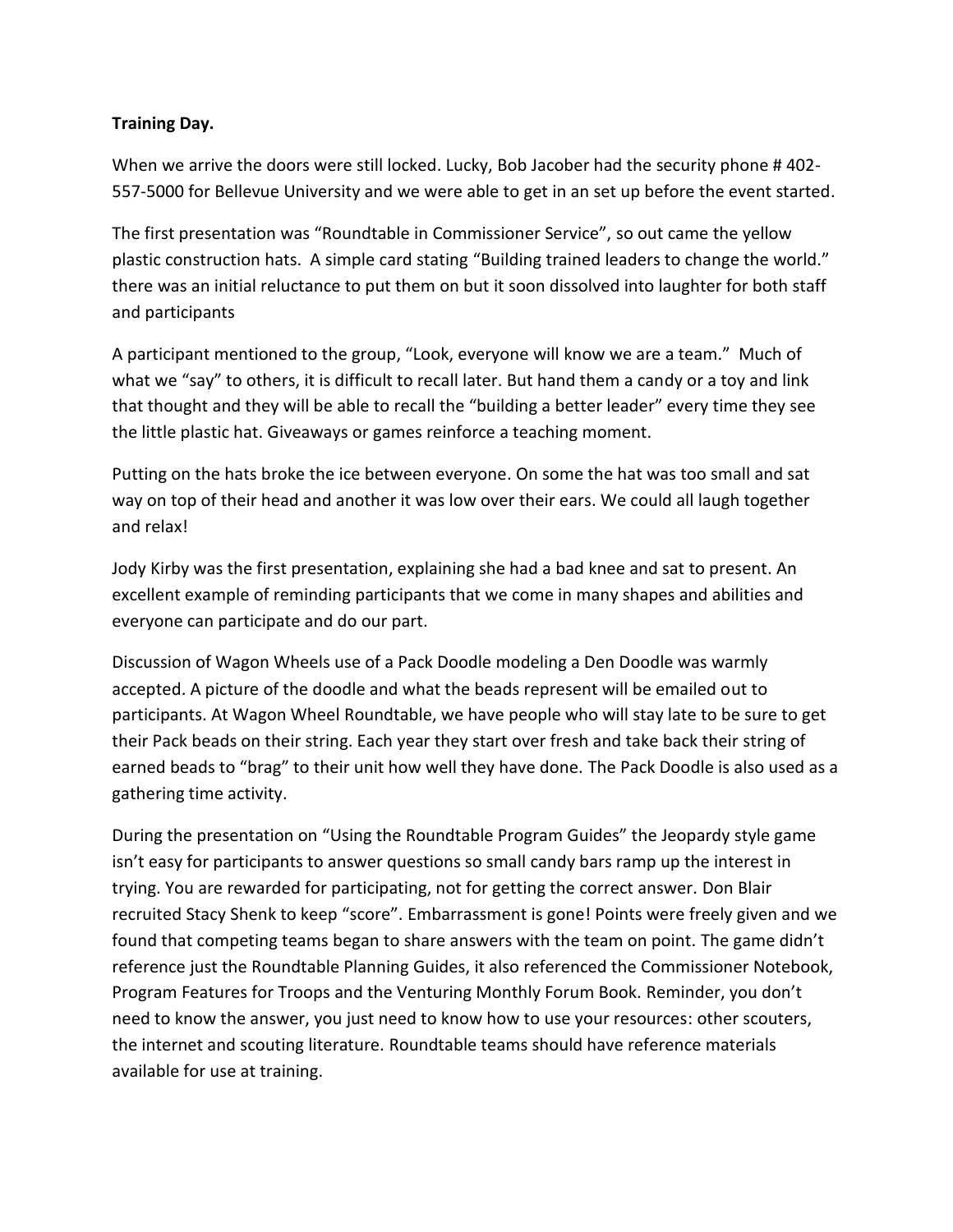At the beginning of the Cub/Boy Scout Roundtable comparison, I bought out a beach ball to play "This is My Favorite" (website, game, season, etc) as a gathering time activity/get to know you. With a \$2 beach ball everyone was soon re-energized and sharing about themselves. They actually made sure that everyone had a chance to share.

From the first class to the close of day we had an open forum for sharing and exchanging of ideas. Laughter was often found.

We had an open-door policy where all are welcome at any time during the training. Just like at Roundtable come early, come late, leave early, stay late, but come! Everyone is welcome. We like to see uniforms but come as you are.

#### **Planning.**

Not every district has enough staff or participants to support a separate Boy Scout/Cub Scout Roundtable each month so we showed the side by side comparison of Cub Scout and Boy Scout Roundtable Planning Guides. In Wagon Wheel District we share our Yearly Planning Event and when we have a like event or idea when we can share a guest speaker. Sharing a guest speaker allows for seating Cub Scout Leaders and Boy Scout Leaders side by side. They are in a familiar place and can meet and become familiar with each other. Our hope is friendships will develop and Webelos Leaders with connect with Troops and more Webelos will bridge into Boy Scouts. Building a friend connection between Packs and Troop leaders is an important part of that link.

The importance of the yearly planning was reinforced. That getting events like IIC, JTE, Camp presentation by the District, and Program Kick off were included in the calendar year. That if not every member of a unit must attend one of these presentations that Roundtable can present a joint presentation for the remaining Cub and Boy Scout leaders. Whether games, star watch expert, owl presentation by the Raptor Recovery, KaPow, knots, parks, police dogs, biking, water safely or any common interest topic. Many suggestion of possible guest speakers that are free from all councils. That you shouldn't be the only one talking. Everyone like the idea of a Council meeting of all Roundtable staff. If an optional breakout/training isn't available then not coming for four months of the year becomes a habit to not come at all.

Planning a Roundtable has a basic framework common to both sides. Several Districts have an hour and a half Roundtable. Soaring Eagle has their shared Big Rock being Face Timed by their District Executive with his cell phone. Again, concern was raised that if was offered over the internet that participants might stop coming. Don Blair stated he didn't see a drop in attendance.

Talks of how working as a team and getting the support of others was important. We plan differently using the Roundtable Planning Guide if you are new or if you are experienced. It's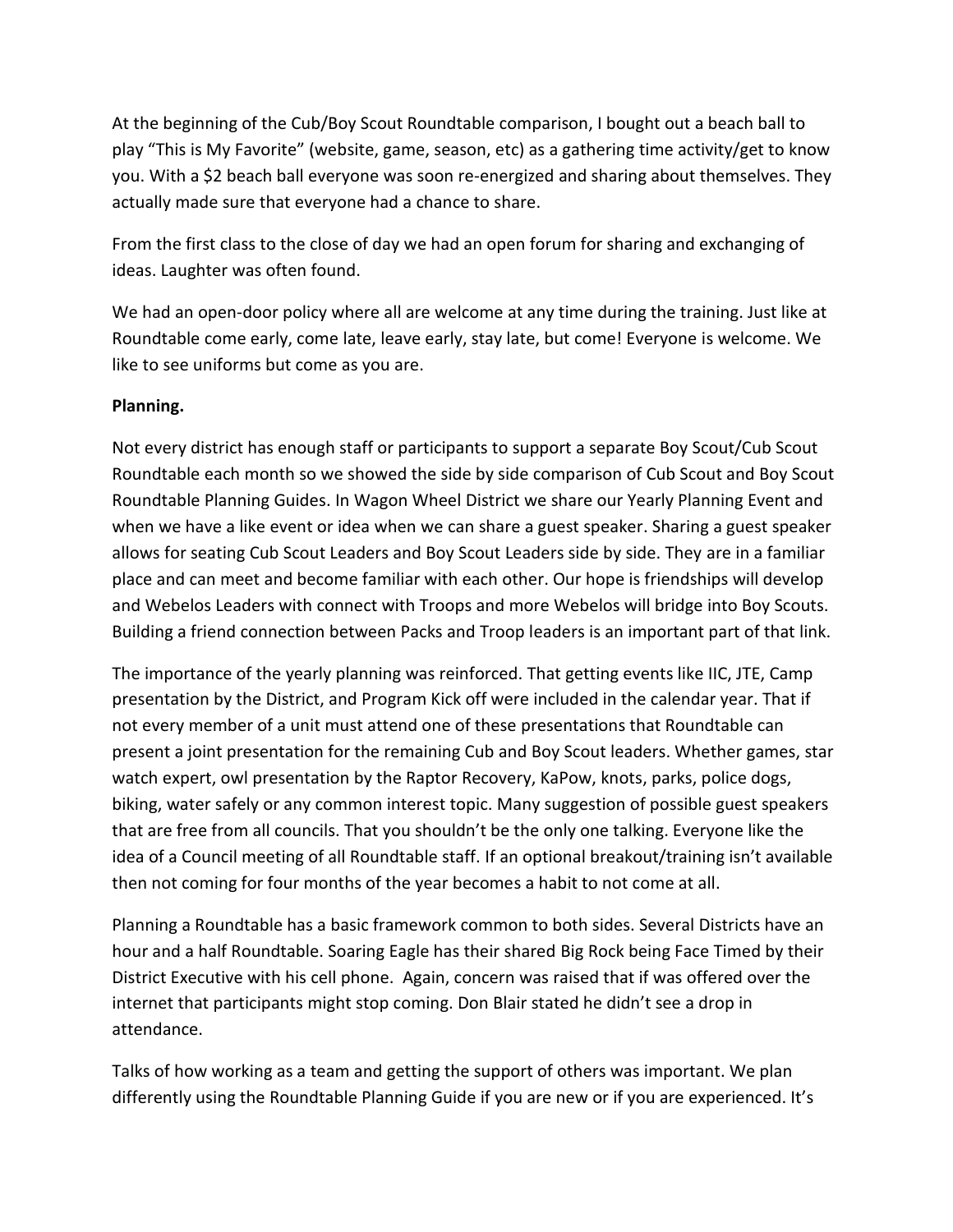important to balance the current needs of the units attending, the district, council and national needs. That as quality trainers we will not accept the attitude of that's always the ways it's been done. The Lee's from Omaha said it took them three months to get announcements short and simple. That at no time in this training does National say to make announcements more important than training. That training, fun and personal connections are the important parts of Roundtable.

#### **More than the basics.**

Service Projects can be modeled in a common area. Our example was, We have had Cub and Boy Scout leaders sign holiday cards for the Veterans Home. Always reminding units to credit themselves online (track it). An expert may be needed to demonstrate how to track service projects on-line for some units. Putting displays in a common area where interest from both sides is generated. We have found that putting a Cub Scout displays in the sign-in area creates interest in Cub Leaders and Boy Scout leaders alike. A one-on-one training sharing information happens.

Messengers of Peace application was found the night before so copies weren't made, we will be emailing that information out to all who attended. Active searches for updates and opportunities by Roundtable teams to share are important.

Another gathering time game was discussed, bringing oversized gloves and handing a participant a package of stick gum. Their task is to get out and unwrap a piece for themselves. After letting them struggle a little you mention you should ask the person next to you for help. When they do you whisper in their ear, "that's what you do in scouting, you teach the person next to you". You can stand and watch everyone there teaching someone else, as it circles the entire room! Beautiful.

Two small collapsible buckets were modeled as carrying your "treats" to toss during training. Treats get participation and keep people attentive during presentations. We also spoke of "drawing" tickets for small give away items related to scouting. Several trainers attending find this a successful draw to monthly Roundtables. The Lee's do giveaways at their Roundtables. They shared where to buy inexpensive items. The idea of a possible District Dinner ticket that would cause others to buy and come with their friend who won was a great idea.

The elective class covered "Shared Activities and Games". Some examples were Cooking, water games outside in the summer. They played a game where a few people try to keep balloons with Scouting "jobs" written on them: Den leader, Cubmaster, Committee chair, up in the air with a half a pool noodle. The game became wild and they struggled. Kristen turned toward me and I yelled, "ask me for help!" She said, "help me" and then within a short time turned and yelled to everyone else not in the game "Help US!" Recruiting was the answer and it was a fun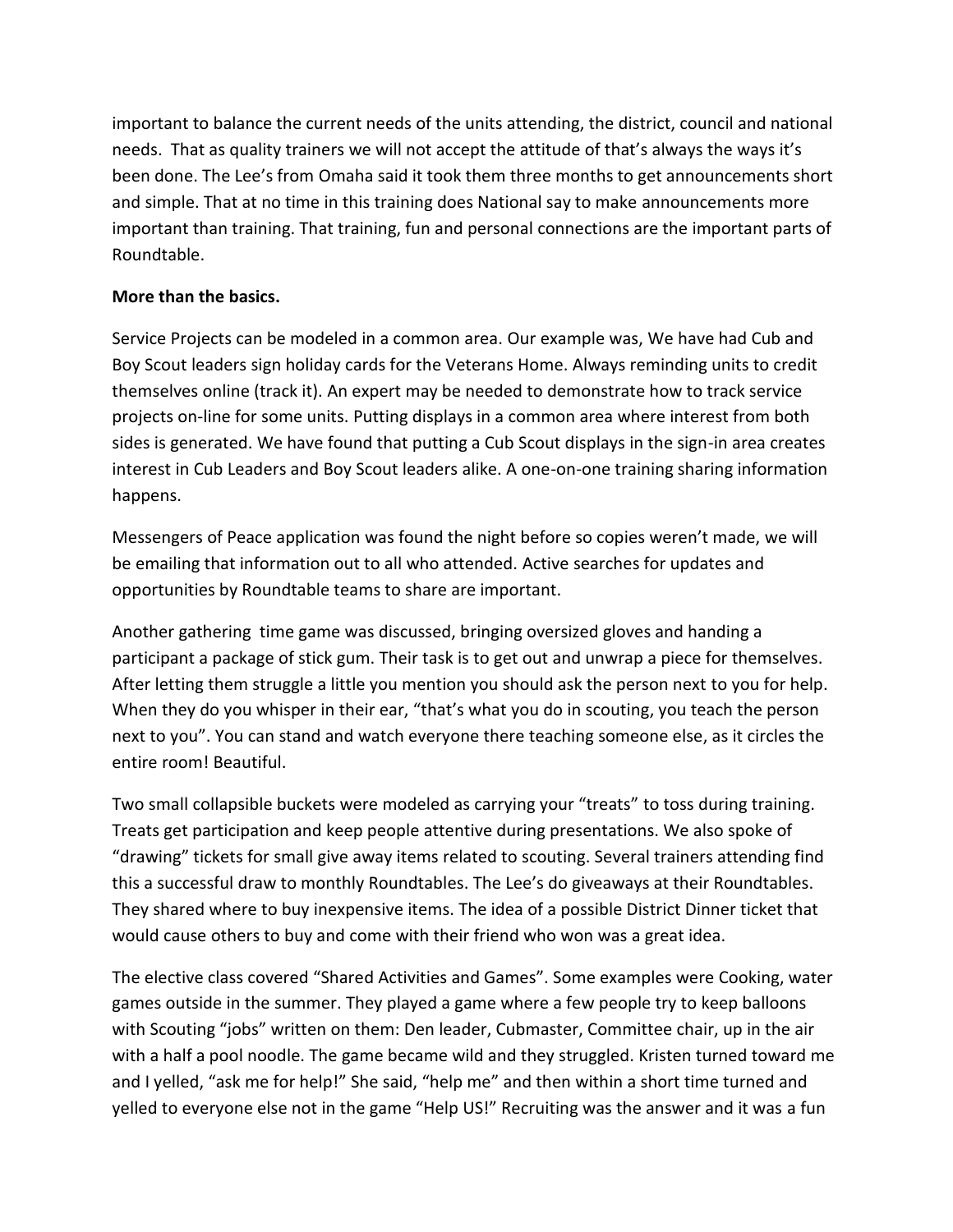way to remind ourselves and Roundtable participants you can't do it alone. Games in Scouting are less about completing as much as they are a team working together and everyone helping. A reminder is that you are surrounded by people to want BSA to work and to make it better for all youth.

#### **Technology.**

A presenter, Keesha Blamble, brought in [www.scoutwire.com](http://www.scoutwire.com/) information and to the delight of many they were shown the PP slides and images available for building presentations for use at Roundtables. Discussions on Face Time and the concern of many, of the Roundtable team eventually being the only people in the building while everyone else is at home was watching. Twitter would require a staff member to add that to their list of responsibilities or recruitment of a new staff member. Do you have a district, Website, Facebook, twitter…

We created a certificate to be signed by both Deans for the trainers. So often Scouters participate in activities and training events year after year. It's hard to remember correctly what you have taught and what classes you sat through. The certificate thanked them for teaching and named the class. We also printed a list of the classes taught. Concern was that courses would change over time and participants might not attend additional training thinking they had already been.

#### **Stand up and volunteer.**

During a break I brought to the participants attention, that when as trainers they hear of an upcoming event being planned, if they are interested in being a part of the event make contacts and volunteer. You learn by doing. The more trainers involved makes for better and more interesting event. At the end of the day we provided a printed list with the contacts of all BSRT presenters to Cynthia and Steve Lanni as possible contacts for presenters at other events.

#### **Staff Support.**

Most of our instructors attended all day. Their input and energy added much to the event. Only two had schedules that prevented them from attending all day. For BS Roundtable I believe the attendance by staff all day is very important. With the instructors in class and participating throughout the day, they brought in their valuable input and were able to more easily refer to how other presentations linked to their presentation for a clearer image to participants. The doubling up of presenters allows for more energy, backup, creativity, and insight of the material being presented.

We loved the drop-in guests. Just like at our monthly Roundtables it's nice to introduce District, Council and National staff. Putting a human face on a job. I think the participants had the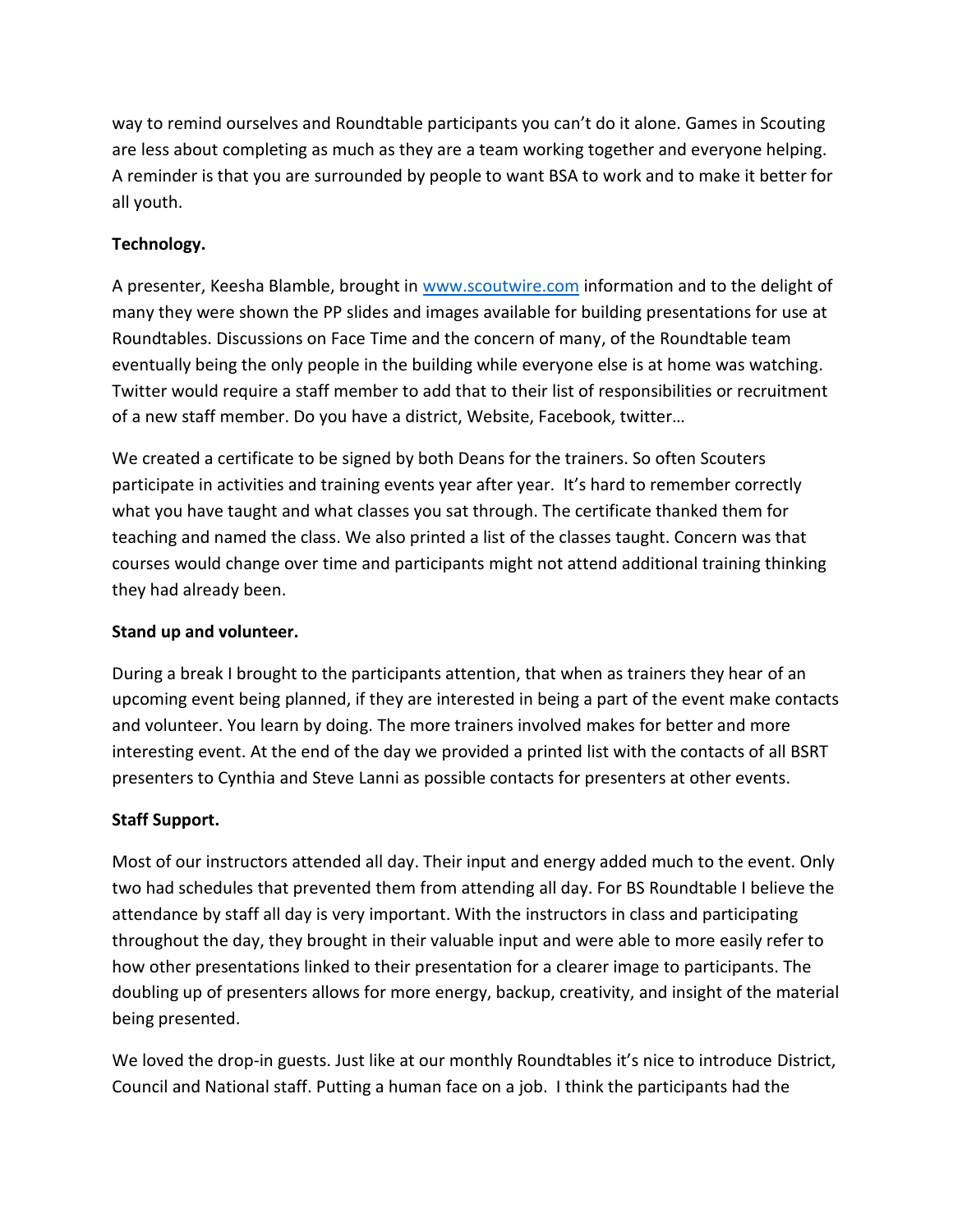perception that what we do is interesting and that they are an important part of the College because of the visitors.

It did seem that the word, to the fun being had in Roundtable planning spilled over into the graduation ceremony. Since we all now know a new version of a round of applause. Wonderful group of leaders. Everyone's life is busy, but people spent the day in training. I was so pleased to see so many uniformed Scouters.

#### **Location.**

The room we had for the day was perfect. Large enough we had room to move around and small enough we were sitting together. We brought magnet dots, white board markers, permanent markers and remote controls "clickers" for use with the Power Point presentations. The giant self-sticking chart wasn't used with two white boards available.

The remote control made transitioning between slides by the presenter seamless. Bill also brought a second back up remote, just in case! Three of the 7 presentations were not PowerPoint. The Power Point presentations were administration ones.

Check in was fast. Signs at the lower floor doors would have been nice. Signs to point to the elevators from the lower level also. A coffee pot at the lower level would have been convenient. Super support with getting certificates and information from the staff. We brought a choice of muffins and appreciate the box of doughnuts that were dropped off.

A change of location for two of the classes by moving out of the room and to an open common area was done for the last two presentations. Out of the chair and moving helps for a long day.

#### **Linking presentations.**

Stacy Shanek presented at end of the day. Her presentation was "Recruiting, Training and Recognizing the Team". She explained at the beginning of the session that she had listened throughout the day to everyone as they participated and shared information about themselves. She was using that to recruit us for a job. How important it is that we as Roundtable staff listen to others carefully. It was clear that face to face is important while recruiting. That she always says something warm before asking someone to help. Her co-teacher was recruited to help build that person's confidence in instructing in Scouting. The co-instructor loves teaching others and teaches in her non-scouting activities.

Reminders to all present what you want them to know. People come to Roundtable tired and stressed. Slides, static presentations, games, activities and presentation are all part of getting the message across. We should always be looking for the "light" to come on and checking for feedback. Not everyone's first language is English and our cultures don't always "match".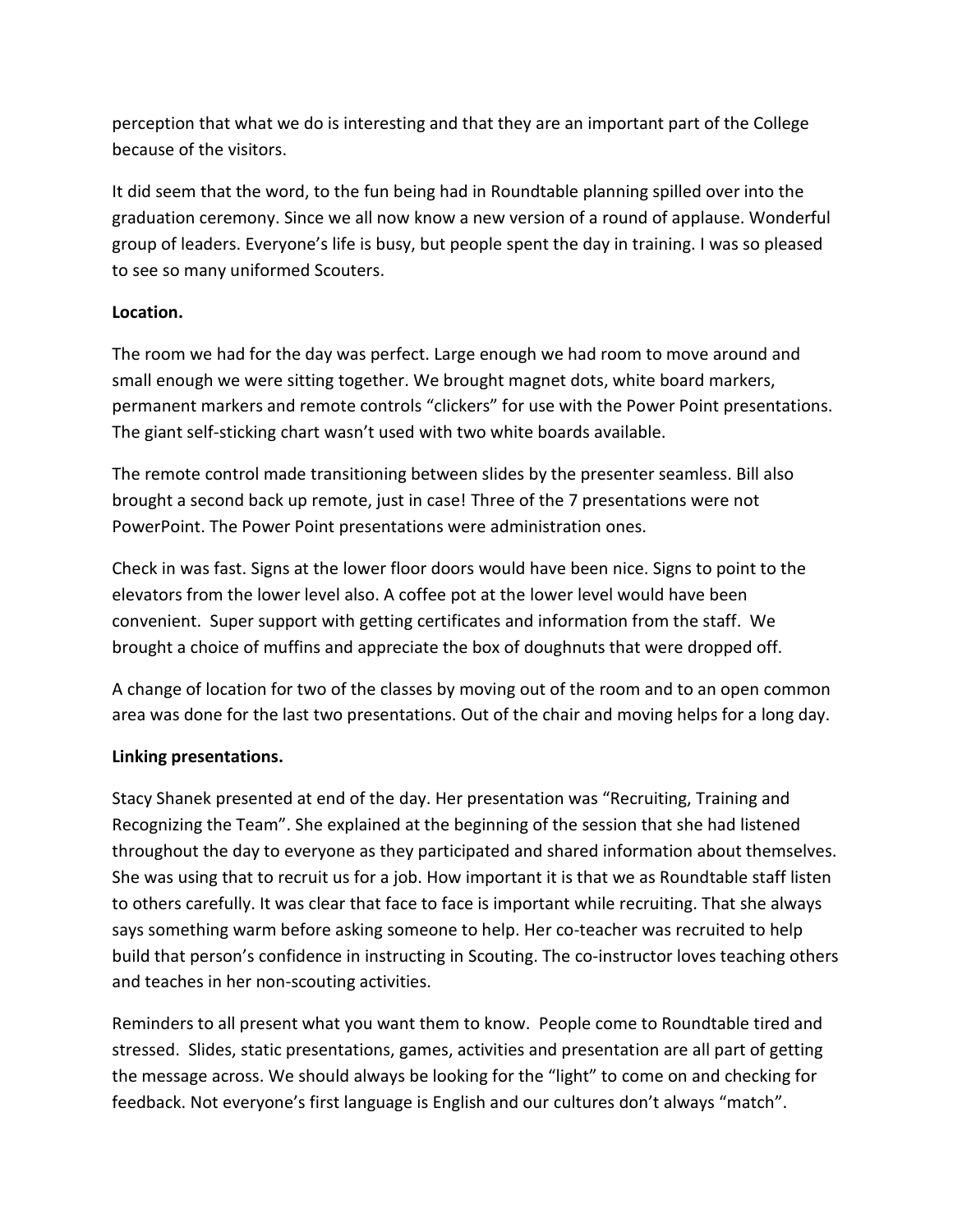Lots of inspiration on the idea of Cub Leaders and Boy Scout leaders sharing games as a common activity. Whether big movement or small table top activities, it's easy to find games with a purpose and use them for training. Playing a game together can build a bond. People love to play.

#### **Uniforms**.

Bill did a talk about full uniforms and giving out full sized candy bars to Boy scouts at unannounced uniform inspections. One participant went to Wood Badge because she asked a person wearing their Wood Badge uniform how she could get it one of those cool scarves. To encourage Cub Leaders to find a Troop for Webelos to bridge into, we can invite Boy Scouts come help teach knots, flags, or help with games. We are pleased to see so many uniformed Scouters.

#### **Recruiting Roundtable Team Members.**

That if you close or open with a prayer that if you bring a printed form you can "recruit" a participant to be the one to read the Cubmaster or Scoutmaster minute at the end of Roundtable. It allows you to observe people you might want to recruit for other events and brings in enthusiasm. If they are a part of Roundtable they will want to keep coming. Not be just a chair sitter.

#### **Lunch is more than food.**

The simple lunch of build a sandwich, chips, banana, sweet and a soda was enjoyable and restful. We enjoyed sitting together and learning from Steve McCollister, his talk of current interest was enjoyed by all. There were comments later about the fun and energy our group generated at lunch time.

#### **Attending.**

One participant's husband signed her up to come and she wasn't thrilled. We pulled her into our training instead of her scheduled classes. It was a blast for her and she totally participated and was great asset to the program.

#### **What we don't know.**

We had a participant who was unaware of what the knots on uniforms were. A participant, Steve, who had the uniform guide with him and shared it! We spoke of the importance of tracking what you participate in, where you train and your years in scouting. To share this information at their Roundtable. It was an important day not everyone in the class had seen [www.my.scouting.org](http://www.my.scouting.org/) for recording reports.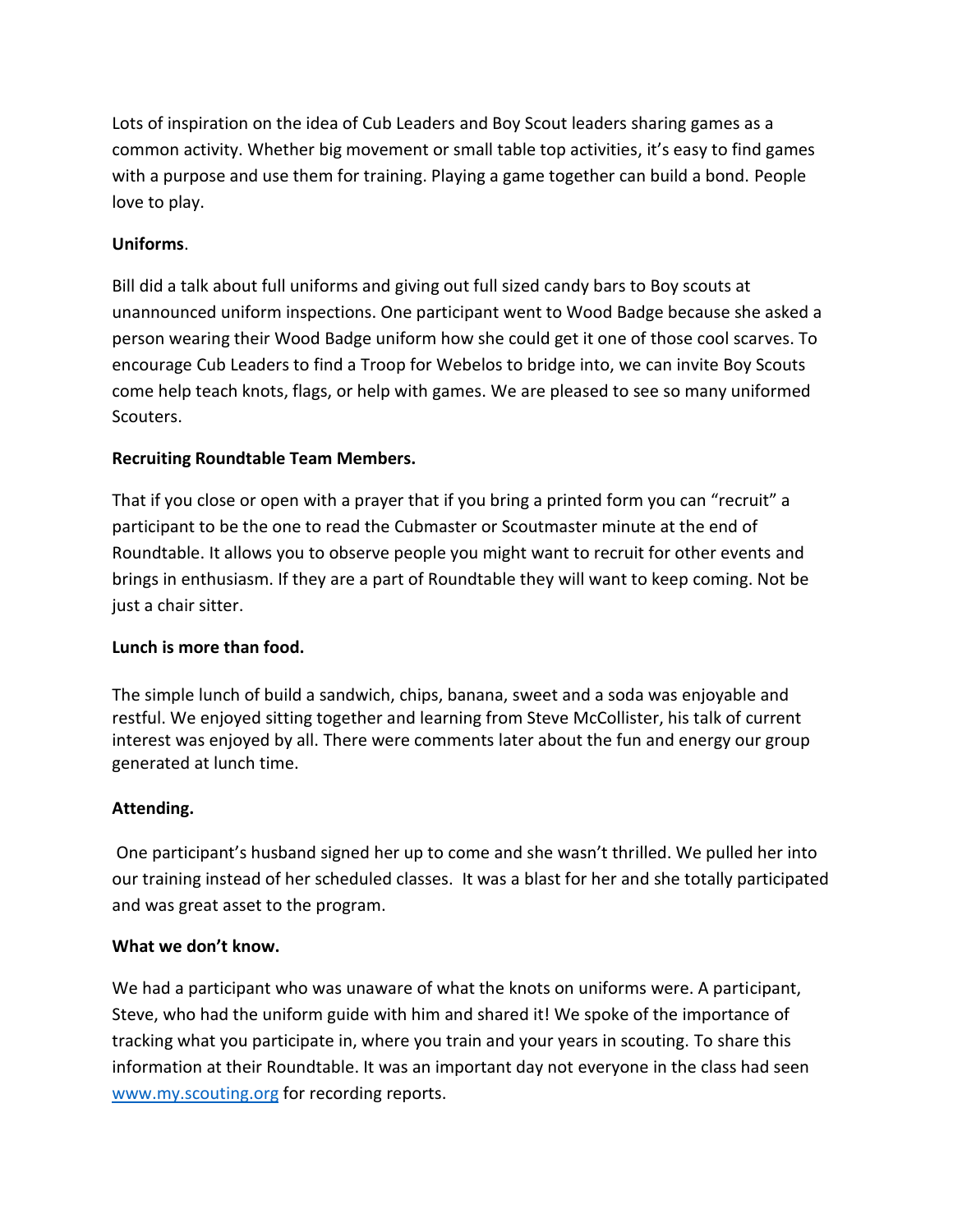Roundtable Staff Progress Record for the Scouters Training Award and the Unit Commissioner Progress Record for the Commissioner Key/Arrowhead Honor Award for them to start tracking their progress.

#### **Roundtable Commissioners.**

National now says everyone on Roundtable Team is a Commissioner or Assistant Roundtable Commissioner, we are no longer Roundtable Staff. That we can do unit contacts. We would like to challenge all District Commissioners to contact and challenge their Unit Commissioners to attend and sit with their units. It would have been nice to see all Assistant District Roundtable Commissioners attend this training.

#### **Results.**

Having a participant from Overland Trails told me we so inspired her that she was going to revamp her Cub Scout Roundtable and it ended in a teary-eyed hug for us both. She has been newly recruited to that position and she is the only one on the Cub Roundtable Team. I think many ideas given out in the day by all participants and presenters were the help she needed.

Steve ……..came to Bill at the end of the day and asked to check the sign in sheet we passed around at the beginning of class. He wanted to be sure his email was on it so we can send updates and additional information to him. We took it as a sign the he enjoyed the day.

It did seem that the word, of the fun being had in Roundtable planning spilled over into the graduation ceremony. Since we all now know a new version of a round of applause. Wonderful group of leaders. Everyone's life is busy, but people spent the day in training. I was so pleased to see so many uniformed leaders. Scouting always finds a way to create a strong heart connection between its members.

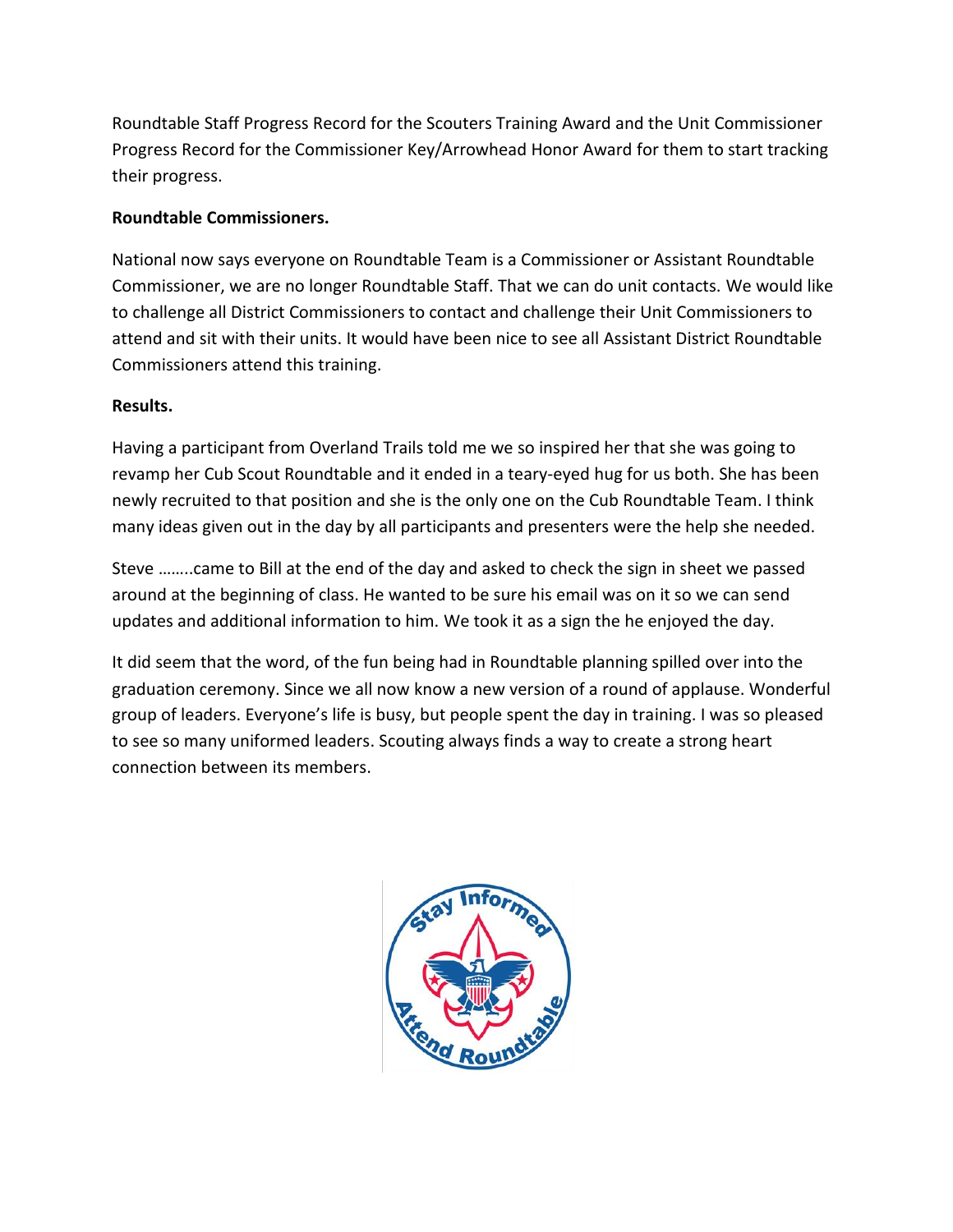#### **Support Sources:**

Ricky Holbert, Assistant Council Commissioner for Recognition, Mid-America Council.

Ricky mentored me in clarifying issues and making decisions. Invaluable support.

Steve Lanni, Mid-America Council Commissioner, Clarified how the process at this share Council training worked.

Mid-America, Scouters Service 12401 West Maple Road Omaha, NE 68164P: 402.431.9BSA (9272) (contacts for Mid-America Roundtable commissioners, used to invite them to attend the College of Commissioner Science)

#### **Internet Resources.**

Silver Beaver: https://www.scouting.org/awards/awards-central/silver-beaver/

Award of Merit: http://www.boyscouttrail.com/content/award/medal\_of\_merit-1919.asp

Recognition knots http://www.usscouts.org/awards/knots1.aspMid-America University of Scouting - https://scoutingevent.com/326-17429

EDGE training- <https://filestore.scouting.org/filestore/pdf/26-242.pdf>

Commissioner Arrowhead https://www.scouting.org/commissioners/recognition/arrowhead-honor/

Commissioners Key https://www.scouting.org/commissioners/recognition/commissionerskey/

Uniform inspection guide [http://www.boyscouttrail.com/docs/uniform\\_male.pdf](http://www.boyscouttrail.com/docs/uniform_male.pdf)

My.scouting https://my.scouting.org/

UC Field book http://mac-bsa.org/Post/sections/10/Files/field\_book.pdf

JTE [http://www.mac-bsa.org/jte\\_home.aspx](http://www.mac-bsa.org/jte_home.aspx)

Roundtable planning. (cubs) https://filestore.scouting.org/filestore/cubscouts/pdf/510- 714(17)\_CS.pdf

Roundtable planning (boy scouts) https://filestore.scouting.org/filestore/boyscouts/pdf/510- 045(17) BS.pdfReligious http://www.macscouter.com/scoutsown/docs/BBRevrnt.pdf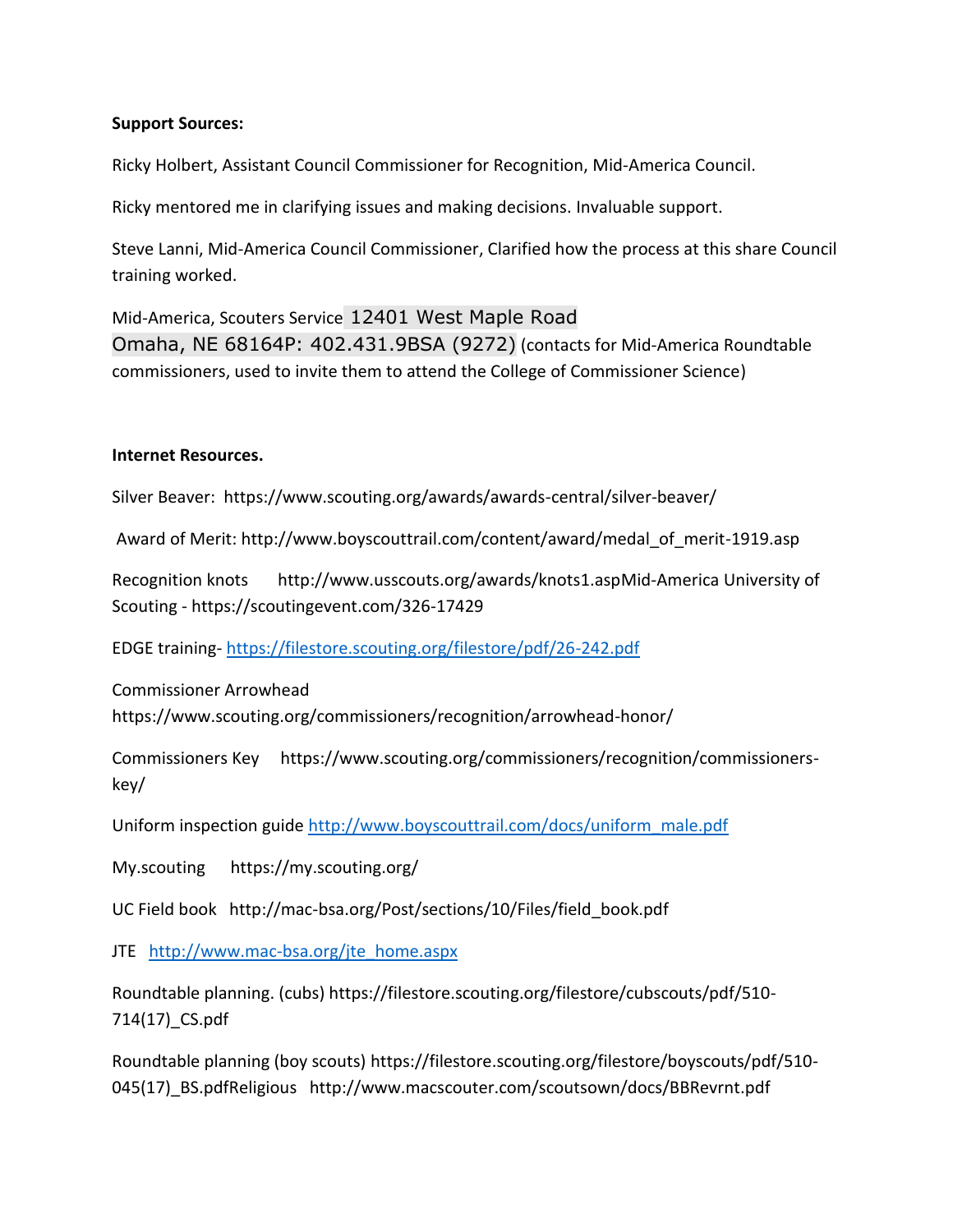Scouting wire. For powerpoint slides for use at Roundtable https://scoutingwire.org/marketing-and-membership-hub/unit-recruiting/

Venturing Manual http://www.people.vcu.edu/~albest/Training/VenturingLeaderManual.pdf

Messengers of Peace [https://www.scouting.org/international/messengers-of](https://www.scouting.org/international/messengers-of-peace/downloads/)[peace/downloads/](https://www.scouting.org/international/messengers-of-peace/downloads/)

Ceremonies for Dens & Packs http://cubsource.org/trng/CeremoniesforDensPacks.pdf

#### **Additionally:**

Image of the Wagon Wheel Roundtable Cub Scout Pack Doodle & beads.